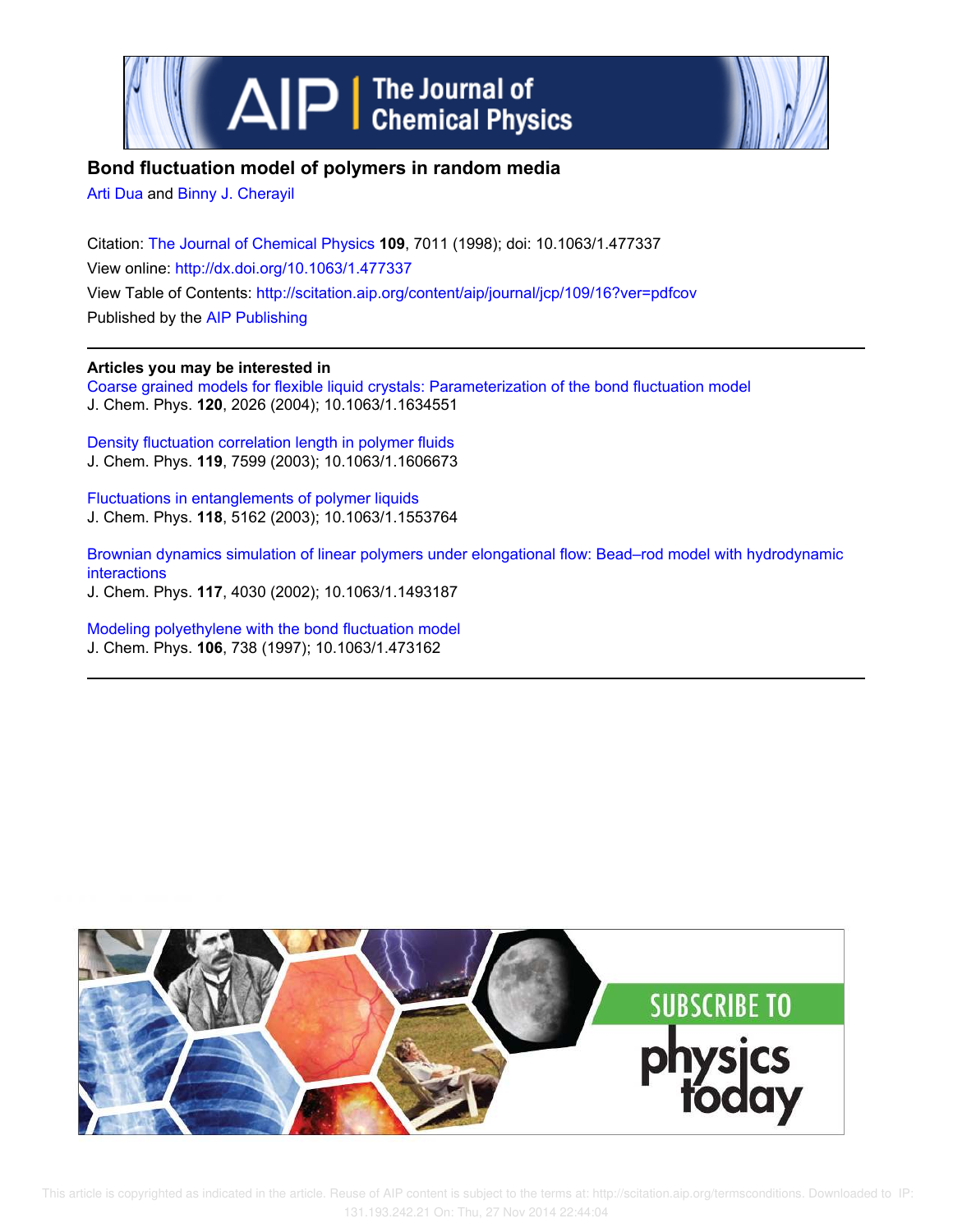# **Bond fluctuation model of polymers in random media**

Arti Dua and Binny J. Cherayil

*Department of Inorganic and Physical Chemistry, Indian Institute of Science, Bangalore-560012, India*

(Received 7 May 1998; accepted 15 July 1998)

Conventional descriptions of polymers in random media often characterize the disorder by way of a spatially random potential. When averaged, the potential produces an effective attractive interaction between chain segments that can lead to chain collapse. As an alternative to this approach, we consider here a model in which the effects of disorder are manifested as a random alternation of the Kuhn length of the polymer between two average values. A path integral formulation of this model generates an effective Hamiltonian whose interaction term (representing the disorder in the medium) is quadratic and nonlocal in the spatial coordinates of the monomers. The average end-to-end distance of the chain is computed exactly as a function of the ratio of the two Kuhn lengths for different values of the frequency of alternation. For certain parameter values, chain contraction is found to occur to a state that is chain length dependent. In both the expanded and compact configurations, the scaling exponent that characterizes this dependence is found to be the same. © 1998 American Institute of Physics. [S0021-9606(98)50539-9]

## **I. INTRODUCTION**

The behavior of polymers in random media is often interpreted in terms of the behavior of electrons in a random potential. Such interpretations suggest that critical levels of disorder in the medium can induce chain collapse, much the same way as electrons can be localized by impurities.<sup>1,2</sup> Simulations have shown that the effect does take place,  $3-5$ and most analytical theories concur. $6-12$  But there are differences of detail between these approaches that suggest that the phenomenon is perhaps not quite as well understood as generally seems to have been assumed. For instance, an early simulation by Baumgartner and Muthukumar<sup>3</sup> suggests that in the collapsed state, the radial dimensions of the polymer are independent of the molecular weight of the chain if excluded volume interactions are absent; but more recent simulations by Chandler *et al.* on much longer chains in two dimensions show that this state actually is molecular weight dependent,<sup>5</sup> although the dependence is not as strong as in the unperturbed chain. These latter results agree very well with the predictions of mean field Flory type calculations,  $4.5$ but the Baumgartner–Muthukumar results are accurately reproduced by a far more sophisticated theory based on replica variational methods.<sup>7</sup> Clearly, different levels of description—coarse-grained on the one hand, as in Flory theories, or microscopically detailed on the other, as in continuum models and simulations—each succeed in capturing only some of the physical attributes that are relevant to a characterization of polymers in random media. Moreover, faithfulness to the actual physics of the problem (at least as it is so perceived) is apparently no guarantee that a given model will be reliable.

Are there then other approaches to the problem? One possible strategy is suggested by the following considerations: at large distances, the conformation of a polymer can be viewed as the locus of a particle executing random motion. Two parameters characterize the conformation—its overall length  $N$  (the total number of steps in the walk) and its average bond length *l* (the mean displacement suffered by the walker in the course of a single step). How is this picture altered by disorder? For concreteness, imagine the disorder to arise from the presence in the medium of a random arrangement of hard spheres that reflect the trajectory of the particle. If the spheres are sufficiently far apart (if their average separation is much greater than their diameter, in other words), nothing much is expected to happen. The hard spheres merely add the same elements of stochasticity to the medium that are imagined to drive random motion in the first place. But at smaller distances of separation, clusters of spheres can cause the particle to suffer multiple reflections that reduce its mean displacement in the space enclosed by the cluster. A sketch of this possibility is shown in Fig. 1. Under these conditions, the locus of the particle, and hence the conformation of the associated polymer, is a series of relatively large steps interrupted at random by a series of relatively small steps. If this picture can be translated into a calculational scheme, it might serve as a model of polymers in random media that is sufficiently different from existing paradigms as to offer some insights into the issues raised earlier. The present paper is an attempt to explore this possibility in mathematical terms.

Section II begins with a review of the Langevin equation approach to constructing a path integral representation of Gaussian chains. An analogous equation is then set up to describe chain conformations that suffer the effects of a second stochastic process of prescribed statistics. The equivalent path integral representation of this process is then developed. It is seen to involve an effective interaction between chain segments that is quadratic and nonlocal in the chain coordinates. The path integral is finally solved for the endto-end distance of the chain. Section II is a discussion of the results, with some general conclusions.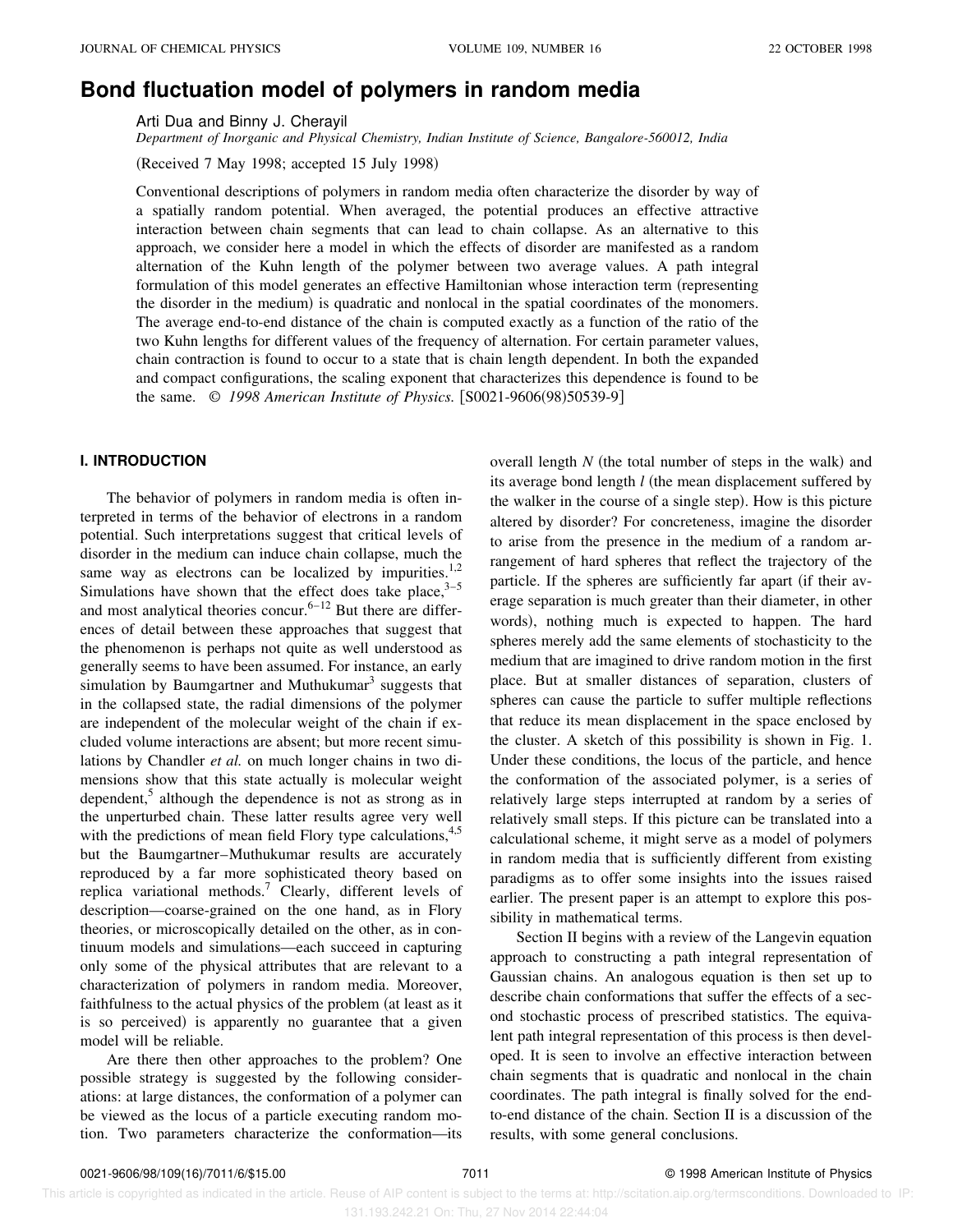

FIG. 1. A possible realization of the conformation of a random walk that encounters a random arrangement of impenetrable spheres. Within the void spaces where the density of spheres is high, the average step length of the walk is expected to be smaller than where the obstacle density is low.

#### **II. THEORY**

#### **A. The effective Hamiltonian**

When describing chain properties on length scales that are significantly greater than the typical separation between monomers, it is often entirely adequate to represent the chain as a continuous curve whose Hamiltonian *H*, in units where the thermal energy  $k_B T$  is 1, is of the form<sup>13–15</sup>

$$
H = \frac{3}{2l} \int_0^N d\tau \left| \frac{d\mathbf{r}(\tau)}{d\tau} \right|^2,
$$
 (1)

where  $\mathbf{r}(\tau)$  is the vectorial distance between the origin of some chosen set of coordinate axes and a point on the chain that is a distance  $\tau$  from one end, and *N* and *l* are the chain length and average bond distance, respectively. Equilibrium averages of various chain properties *P* are calculated from Eq.  $(1)$  as follows:

$$
\langle P \rangle = \mathcal{N} \int \mathcal{D}[\mathbf{r}(\tau)] P e^{-H}.
$$
 (2)

Here,  $\mathcal N$  is a normalization factor defined so that  $\int$  D[**r**( $\tau$ )] exp( $-H$ ) is unity, with D[**r**( $\tau$ )] the functional measure on chain conformations.

The Hamiltonian of Eq.  $(1)$  is ordinarily understood to describe a polymer whose segments interact harmonically with their next neighbors in the limit where the distances between them are vanishingly small. But it may also be understood to describe the trajectory of a particle that evolves in a "time"  $\tau$  under the action of a random "force"  $\theta(\tau)$ .<sup>16,17</sup> Such a particle obeys the following Langevin equation:

$$
\frac{\partial r_{\alpha}(\tau)}{\partial \tau} = \theta_{\alpha}(\tau), \quad \alpha = x, y, z,
$$
\n(3)

with the properties of the random force defined by

$$
\langle \theta_{\alpha}(\tau) \rangle = 0, \tag{4}
$$

$$
\langle \theta_{\alpha}(\tau) \theta_{\beta}(\tau') \rangle = 2D \delta_{\alpha\beta} \delta(\tau - \tau'), \tag{5}
$$

*D* being a parameter that may be interpreted as a diffusion coefficent.<sup>14</sup>

To see that the Langevin equation is effectively equivalent to the Hamiltonian  $H$  of Eq.  $(1)$ , one uses the following identity: $16,17$ 

$$
Z = 1 = \int \mathcal{D}[\mathbf{r}(\tau)] \prod_{\alpha = x, y, z} \prod_{\tau = 0}^{N} \delta \left[ -\frac{\partial r_{\alpha}(\tau)}{\partial \tau} + \theta_{\alpha}(\tau) \right] (6)
$$

(omitting an unimportant factor of the determinant of the delta function). If the delta function is now written in exponential form, the random force may be averaged over exactly to produce a simple Gaussian integral. When this integral is evaluated, the argument of the resulting exponential is found to be identical to  $H$  if the diffusion coefficient  $D$  is assigned the value  $l/6$ . The identity  $Z=1$  is then seen to be the condition that determines the normalization constant  $\mathcal N$  in Eq.  $(2).$ 

This alternative derivation of *H* suggests that to construct an effective Hamiltonian for chains whose average bond length fluctuates at random between two distinct values, as in our proposed model of polymers in random media, we can begin with the evolution equation that describes this process. Accordingly, we consider the equation

$$
\frac{\partial r_{\alpha}(\tau)}{\partial \tau} = \theta_{\alpha}(\tau) + f_{\alpha} \eta(\tau). \tag{7}
$$

The new elements here are the ''force'' **f** and the function  $\eta(\tau)$ ; **f** is taken to be a Gaussian random variable that satisfies

$$
\langle f_{\alpha} \rangle = 0, \quad \langle f_{\alpha} f_{\beta} \rangle = 2\Delta \delta_{\alpha\beta}, \tag{8}
$$

where  $\Delta$  may also be thought of as a diffusion coefficient for purposes of interpretation, although it does not have the same dimensions as *D*. An explicit form for  $\Delta$  will be suggested shortly.  $\eta(\tau)$  is taken to be a variable that assumes the values 0 and 1 at random; its statistics are the same as those of the random telegraph process, and its first two moments are given by $18-21$ 

$$
\langle \eta(\tau) \rangle = \frac{1}{2},\tag{9}
$$

$$
\langle \eta(\tau) \eta(\tau') \rangle = \frac{1}{4} [1 + \exp(-2\lambda |\tau - \tau'|)], \tag{10}
$$

where  $\lambda$  is a measure of how frequently on average  $\eta(\tau)$  flips between its two values.

In writing the evolution equation as we have, we imagine the trajectory of the random walker to be governed not only by the white noise  $\theta$  that produces Gaussian chain statistics but also by the "force" **f** that is switched on  $[\eta(\tau)=1]$ and off  $[\eta(\tau)=0]$  at different points  $\tau$  along the chain contour. When the flipping rate between these two states is high, we expect the variable  $\xi_{\alpha}(\tau) \equiv f_{\alpha} \delta \eta(\tau) \equiv f_{\alpha}(\eta(\tau))$  $-\langle \eta(\tau) \rangle$  to behave essentially as a Gaussian random variable, which requires that  $\langle \xi_\alpha(\tau) \xi_\beta(\tau') \rangle$  be proportional to  $\delta_{\alpha\beta}\delta(\tau-\tau')$ . To recover this limit from Eqs. (8)–(10), we set  $\Delta = 4 l_1 \lambda/3$ , where  $l_1/6$  is some new effective diffusion coefficient. This choice of  $\Delta$  is dictated by the limit *x* exp  $(-x|y-y'|)\rightarrow \delta(y-y')$  as  $x\rightarrow\infty$ .

 This article is copyrighted as indicated in the article. Reuse of AIP content is subject to the terms at: http://scitation.aip.org/termsconditions. Downloaded to IP: 131.193.242.21 On: Thu, 27 Nov 2014 22:44:04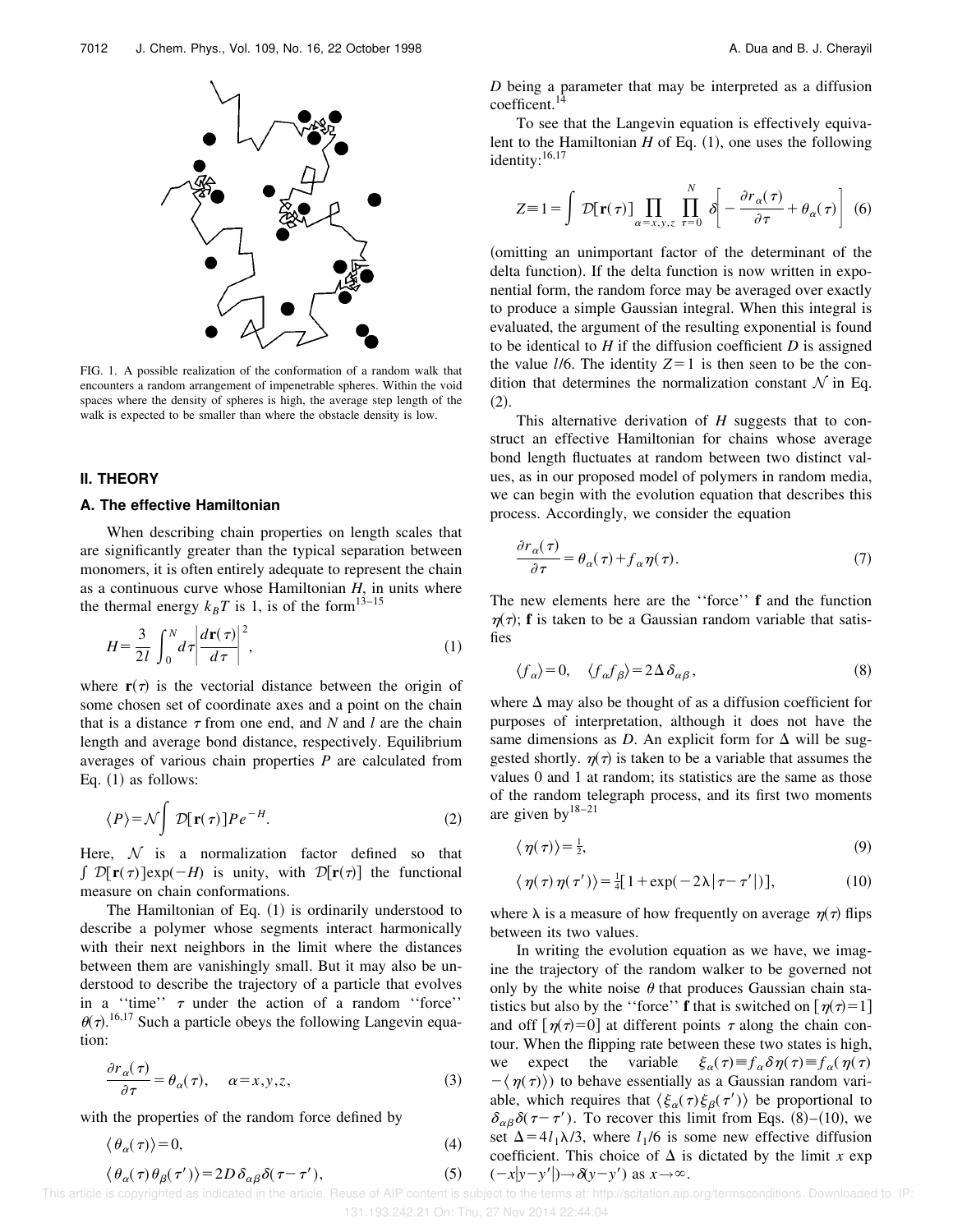We proceed from here by writing down an identity analogous to Eq.  $(6)$ ,

$$
Z' = 1 = \int \mathcal{D}[\mathbf{r}(\tau)] \prod_{\alpha = x, y, z} \times \prod_{\tau = 0}^{N} \delta \left[ -\frac{\partial r_{\alpha}(\tau)}{\partial \tau} + \theta_{\alpha}(\tau) + f_{\alpha} \eta(\tau) \right]
$$
(11)

$$
= \int \mathcal{D}[\mathbf{r}(\tau)] \left\{ \prod_{\alpha,\tau} \int dk_{\alpha}(\tau) \right\}
$$

$$
\times \exp\left[-i \sum_{\alpha} \int_{0}^{N} d\tau k_{\alpha}(\tau) \right]
$$

$$
\times \left\{ \frac{\partial r_{\alpha}(\tau)}{\partial \tau} - \theta_{\alpha}(\tau) - f_{\alpha} \eta(\tau) \right\} \right].
$$
 (12)

Carrying out the average over  $\theta(\tau)$ , we obtain

$$
Z' = \int \mathcal{D}[\mathbf{r}(\tau)] \Biggl\{ \prod_{\alpha,\tau} \int dk_{\alpha}(\tau) \Biggr\}
$$
  
\n
$$
\times \exp \Biggl[ -\frac{l}{6} \sum_{\alpha} \int_{0}^{N} d\tau \, k_{\alpha}^{2}(\tau)
$$
  
\n
$$
-i \sum_{\alpha} \int_{0}^{N} d\tau \, k_{\alpha}(\tau) \dot{r}_{\alpha}(\tau)
$$
  
\n
$$
+i \sum_{\alpha} \int_{0}^{N} d\tau \, k_{\alpha}(\tau) f_{\alpha} \eta(\tau) \Biggr],
$$
\n(13)

where  $\dot{r}_\alpha(\tau) \equiv \partial r_\alpha(\tau)/\partial \tau$ . It may be possible to obtain the exact average over **f** and  $\eta(\tau)$  (which are assumed to be statistically independent), but for our purposes, since the second moment of  $f\eta(\tau)$  is expected to be small, it should suffice to work with the following second order cumulant approximation:

$$
\left\langle \exp \left( i \sum_{\alpha} \int_{0}^{N} d\tau \, k_{\alpha} f_{\alpha} \eta(\tau) \right] \right\rangle
$$
  

$$
\approx \exp \left( - \frac{1}{2} \sum_{\alpha} \int_{0}^{N} d\tau \int_{0}^{N} d\tau' k_{\alpha}(\tau) k_{\alpha}(\tau') G(\tau - \tau') \right), \tag{14}
$$

where

$$
G(\tau - \tau') = \frac{1}{2}\Delta[1 + e^{-2\lambda|\tau - \tau'|}].
$$
\n(15)

After evaluating the Gaussian integral over the variable  $\mathbf{k}(\tau)$ , the partition function  $Z'$  is finally determined to be

$$
Z' = \int \mathcal{D}[\mathbf{r}(\tau)]e^{-H_{\text{eff}}},\tag{16}
$$

where the effective Hamiltonian  $H_{\text{eff}}$  is given by

$$
H_{\text{eff}} = \frac{1}{2} \sum_{\alpha} \int_{0}^{N} d\tau \int_{0}^{N} d\tau' \dot{r}_{\alpha}(\tau) H^{-1}(\tau - \tau') \dot{r}_{\alpha}(\tau') \quad (17)
$$

with

$$
H(\tau - \tau') = \frac{l}{3} \delta(\tau - \tau') + G(\tau - \tau'), \qquad (18)
$$

and the inverse defined by

$$
\int_0^N d\tau_1 H(\tau - \tau_1) H^{-1}(\tau_1 - \tau') = \delta(\tau - \tau'). \tag{19}
$$

An explicit expression for  $H^{-1}(\tau - \tau')$  (and hence for  $H_{\text{eff}}$ ) may be derived from Eqs. (18) and (19) by iteration. This process yields

$$
H^{-1}(\tau - \tau') = \frac{3}{l} \delta(\tau - \tau') - \left(\frac{3}{l}\right)^2 G(\tau - \tau')
$$
  
+  $\left(\frac{3}{l}\right)^3 \int_0^N d\tau_1 G(\tau - \tau_1) G(\tau_1 - \tau')$   
-  $\left(\frac{3}{l}\right)^4 \int_0^N d\tau_1 \int_0^N d\tau_2 G(\tau - \tau_1) G(\tau_1 - \tau_2)$   
 $\times G(\tau_2 - \tau') + \cdots$  (20)

Rewriting Eq.  $(20)$  in terms of the Fourier transforms

$$
G(\tau - \tau') = \sum_{n = -\infty}^{\infty} G_n e^{i\nu_n(\tau - \tau')}
$$
 (21)

and

$$
G_n = \frac{1}{N} \int_0^N d(\tau - \tau') G(\tau - \tau') e^{-i\nu_n(\tau - \tau')}, \qquad (22)
$$

where  $\nu_n=2\pi n/N$ , we find that

$$
H^{-1}(\tau-\tau') = \frac{3}{l} \delta(\tau-\tau')
$$

$$
-\left(\frac{3}{l}\right)^2 \sum_n e^{i\nu_n(\tau-\tau')} \frac{G_n}{1+3NG_n/l} \qquad (23)
$$

$$
\equiv \frac{3}{l} \delta(\tau-\tau') - \phi(\tau-\tau'). \qquad (24)
$$

The effective Hamiltonian therefore becomes

$$
H_{\text{eff}} = \frac{3}{2l} \int_0^N d\tau \, \dot{\mathbf{r}}(\tau)^2 - \frac{1}{2} \int_0^N d\tau
$$

$$
\times \int_0^N d\tau' \, \dot{\mathbf{r}}(\tau) \cdot \phi(\tau - \tau') \, \dot{\mathbf{r}}(\tau'). \tag{25}
$$

A series of partial integrations using the boundary conditions  $\mathbf{r}(0) = \mathbf{0}$  and  $\mathbf{r}(N) = \mathbf{R}$  allows this expression, and hence Z', to be written in the following form:

$$
Z' = e^{\mathbf{R}^2 \phi(0)/2} \int \mathcal{D}[\mathbf{r}(\tau)] e^{-S[\mathbf{r}(\tau)]}, \tag{26}
$$

where the "action"  $S[\mathbf{r}]$  is given by

$$
S[\mathbf{r}(\tau)] = \frac{3}{2l} \int_0^N d\tau \, \dot{\mathbf{r}}(\tau)^2 - \int_0^N d\tau \, \mathbf{r}(\tau) \cdot \Phi(\tau)
$$

$$
- \frac{1}{2} \int_0^N d\tau \int_0^N d\tau' \mathbf{r}(\tau) \cdot g(\tau - \tau') \mathbf{r}(\tau'), \quad (27)
$$

### with  $\Phi(\tau)$  and  $g(\tau-\tau')$  defined as

 This article is copyrighted as indicated in the article. Reuse of AIP content is subject to the terms at: http://scitation.aip.org/termsconditions. Downloaded to IP: 131.193.242.21 On: Thu, 27 Nov 2014 22:44:04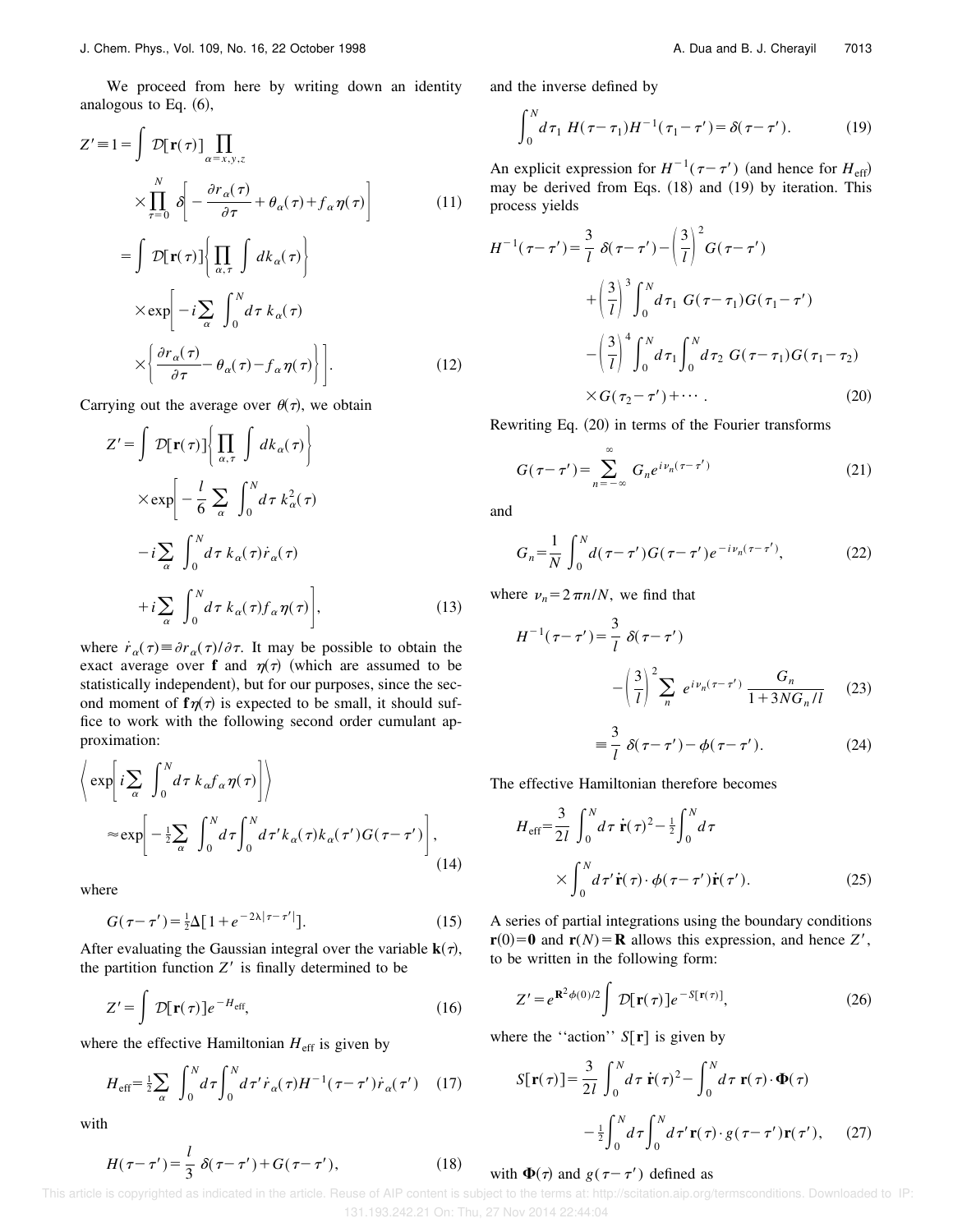$$
\Phi(\tau) = \left(\frac{3}{l}\right)^2 \mathbf{R} \sum_n \ \nu_n \ \frac{G_n}{1 + 3NG_n/l} \sin \ \nu_n \tau,\tag{28}
$$

$$
g(\tau - \tau') = \left(\frac{3}{l}\right)^2 \sum_n \nu_n^2 \frac{G_n}{1 + 3NG_n/l} e^{i\nu_n(\tau - \tau')}.
$$
 (29)

#### **B. End-to-end distance**

Equation  $(27)$  is one of the principal results of this paper. It shows that the incorporation of random fluctuations of the average bond length into the standard description of continuum Gaussian chains leads to an effective interaction that is quadratic and nonlocal in the chain coordinates. Such interactions are among the few for which the corresponding Feynman propagator can be evaluated exactly,  $2^{2-25}$  and they have been used to characterize a number of different problems (most notably the polaron problem).<sup>26</sup> But as far as we can tell, their appearance here represents the first time they have found a realistic application in the field of polymers.

Our aim now is to determine the average end-to-end distance of a chain whose action is given by  $(27)$ , i.e., we are interested in the quantity

$$
\langle \mathbf{R}^2 \rangle = \frac{1}{Q} \int d\mathbf{R} \mathbf{R}^2 e^{\mathbf{R}^2 \phi(0)/2} \int_{\mathbf{r}(0) = \mathbf{0}}^{\mathbf{r}(N) = \mathbf{R}} \mathcal{D}[\mathbf{r}(\tau)] e^{-S[\mathbf{r}(\tau)]},
$$
\n(30)

where *Q* is identical to the numerator except for the absence of the factor of  $\mathbb{R}^2$ .

The evaluation of the path integral in this expression is most easily carried out by minimizing the action, following the method of Feynman and Hibbs. $2<sup>3</sup>$  The procedure is well known, so we shall be brief, but for details the reader is referred to the paper by Adamowski and Gerlach, $^{25}$  whose implementation of the minimization program we follow very closely. The idea here is to find that trajectory  $\overline{\mathbf{r}}(\tau)$  for which  $\delta S[\mathbf{r}]/\delta \mathbf{r} = 0$ . This requirement leads to the equation

$$
\frac{3}{l} \frac{\partial^2 \overline{r}_{\alpha}(\tau)}{\partial \tau^2} + \Phi_{\alpha}(\tau) + \int_0^N d\tau' g(\tau - \tau') \overline{r}_{\alpha}(\tau') = 0,
$$
  

$$
\alpha = x, y, z.
$$
 (31)

If  $\bar{r}_{\alpha}^{0}(\tau)$  solves Eq. (31) for  $\Phi_{\alpha}(\tau)=0$ , then in general

$$
\overline{r}_{\alpha}(\tau) = \overline{r}_{\alpha}^{0}(\tau) + \int_{0}^{N} d\tau' C(\tau, \tau') \Phi_{\alpha}(\tau), \qquad (32)
$$

where the Green's function  $C(\tau, \tau')$  satisfies

$$
\frac{\partial^2}{\partial \tau^2} C(\tau, \tau') + \frac{l}{3} \int_0^N d\tau_1 g(\tau - \tau_1) C(\tau_1, \tau')
$$
  
= 
$$
-\frac{l}{3} \delta(\tau - \tau'), \qquad (33)
$$

and can be obtained from Eq.  $(32)$  by functional differentiation of  $\overline{\mathbf{r}}(\tau)$  with respect to  $\Phi(\tau)$ ; the path  $\overline{\mathbf{r}}(\tau)$  is itself assumed to be of the form

where  $a_{0,\alpha}$  and  $a_{n,\alpha}$  are unknown expansion coefficients. This assumed form of the path ensures that the boundary conditions of the problem are properly obeyed. To determine the expansion coefficients, one substitutes Eq.  $(34)$  into Eq. (31). After some algebra, it can be shown that

$$
a_{0,\alpha} = \frac{l}{6} \frac{\bar{g}_0 N R_\alpha}{[1 - (l/3)\bar{g}_0 \Sigma_{n \neq 0} D_n]}
$$
(35)

and

$$
a_{n,\alpha} = \frac{l}{3} D_n \left[ \nu_n^2 \Phi_{n,\alpha} + i \overline{g}_n \nu_n R_\alpha \right]
$$

$$
- \frac{l}{6} \frac{\overline{g}_0 \overline{g}_n N^2 R_\alpha}{(1 - (l/3) \overline{g}_n N \Sigma_{n \neq 0} D_n)} \right],
$$
(36)

where

$$
D_n = \frac{1}{\nu_n^2 - \bar{g}_n N l / 3},\tag{37}
$$

and  $\Phi_{n,\alpha}$  and  $\bar{g}_n$  are the coefficients of the Fourier expansions of  $\Phi(\tau)$  and  $\bar{g}(\tau)$ , respectively, with the latter given by

$$
\overline{g}(\tau-\tau') = \left(\frac{3}{l}\right)^2 \sum_n \nu_n^2 \frac{G_n}{1+3NG_n/l} \cos(\nu_n(\tau-\tau')).
$$
\n(38)

The Fourier coefficients are determined by the inversion formula of Eq. (22), with  $G(\tau-\tau')$  replaced by the corresponding functions involving  $\Phi$  or  $\overline{g}$ . From Eqs. (32) and (34), using Eqs. (35) and (36),  $C(\tau, \tau')$  is now determined as

$$
C(\tau, \tau') = \frac{l}{3N} \sum_{n \neq 0} \frac{e^{i\nu_n \tau} - 1}{\nu_n^2 - \bar{g}_n N l/3} e^{-i\nu_n \tau'}.
$$
 (39)

Having found  $\overline{\mathbf{r}}(\tau)$ , it remains only to obtain the expression for the action along this trajectory. In order to do so, the first term of  $S[\mathbf{r}(\tau)]$  in Eq. (27) is integrated by parts, and Eq. (31) defining the condition that fixes  $\overline{\mathbf{r}}(\tau)$  is substituted into the result. This yields

$$
S[\overline{\mathbf{r}}] = \frac{3}{2l} \mathbf{R} \cdot \dot{\mathbf{r}}(N) - \frac{1}{2} \int_0^N d\tau \ \eta(\tau) \cdot \overline{\mathbf{r}}(\tau). \tag{40}
$$

Equation (31) is now multiplied by  $\overline{r}_{\alpha}^{0}(\tau)$ , and the result integrated over  $\tau$  and summed over  $\alpha$ . After the term involving  $\vec{r}(\tau)$  in this expression is integrated by parts, we are left with

$$
\dot{\mathbf{r}}(N) \cdot \mathbf{R} = \dot{\mathbf{r}}^0(N) \cdot \mathbf{R} - \frac{l}{3} \int_0^N d\tau \, \mathbf{\Phi}(\tau) \cdot \mathbf{\bar{r}}^0(\tau). \tag{41}
$$

This equation combined with Eqs.  $(32)$  and  $(40)$  produces, finally,

This article is copyrighted as indicated in the article. Reuse of AIP content is subject to the terms at: http://scitation.aip.org/termsconditions. Downloaded to IP: 131.193.242.21 On: Thu, 27 Nov 2014 22:44:04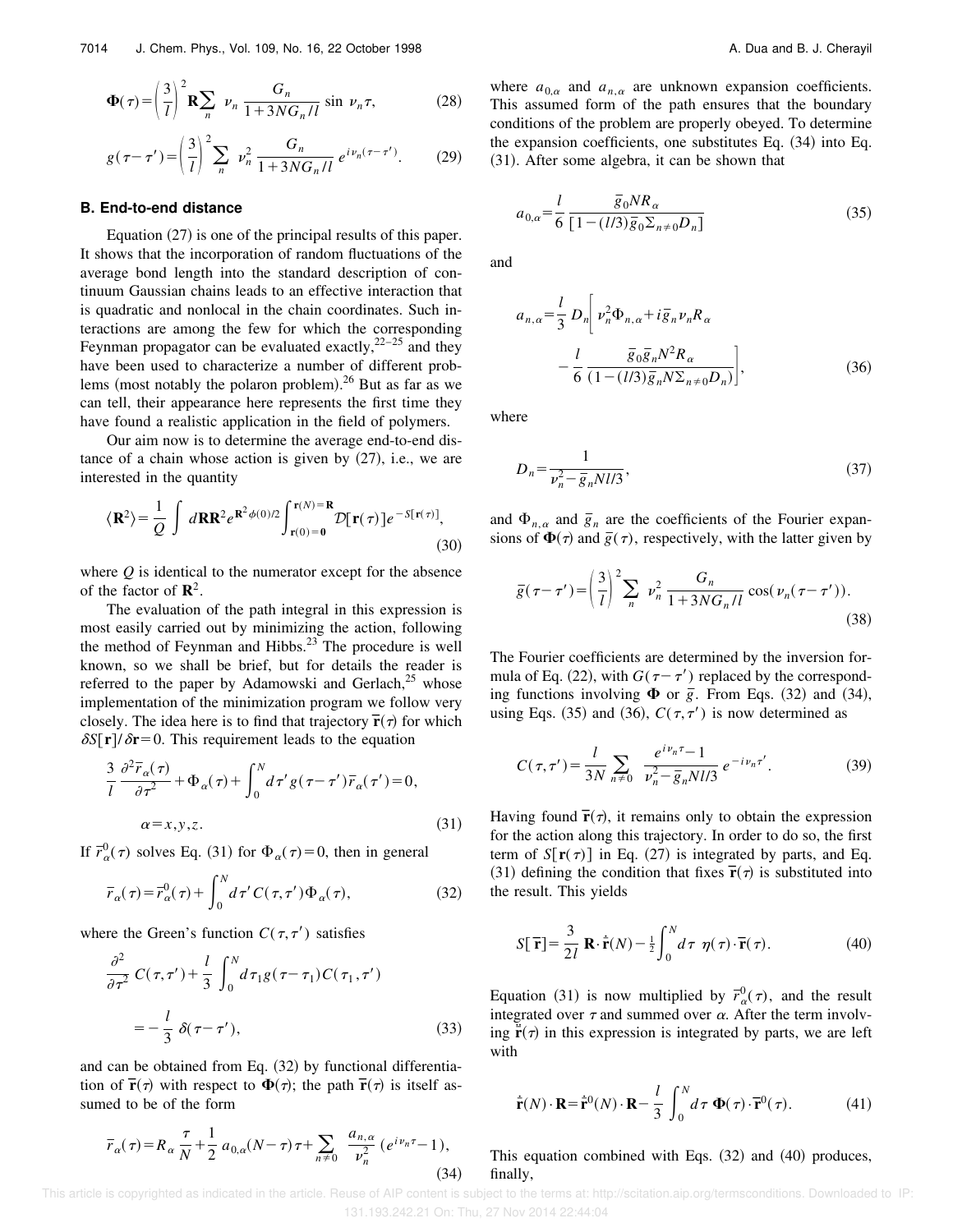J. Chem. Phys., Vol. 109, No. 16, 22 October 1998 **A. 20 A. 20 A. 20 A. 20 A. 20 A. Dua and B. J. Cherayil** 7015

$$
S[\overline{\mathbf{r}}] = \frac{3}{2l} \dot{\mathbf{r}}^0(N) \cdot \mathbf{R} - \int_0^N d\tau \, \mathbf{\Phi}(\tau) \cdot \overline{\mathbf{r}}^0(\tau)
$$

$$
- \frac{1}{2} \int_0^N d\tau \int_0^N d\tau' \mathbf{\Phi}(\tau) \cdot C(\tau, \tau') \mathbf{\Phi}(\tau'). \tag{42}
$$

One can also show that

$$
\Phi_{n,\alpha} = -\left(\frac{3}{l}\right)^2 iR_\alpha \frac{\nu_n G_n}{1 + 3NG_n/l},\tag{43}
$$

$$
\overline{g}_n = \left(\frac{3}{l}\right)^2 \frac{\nu_n^2 G_n}{1 + 3NG_n/l},\tag{44}
$$

$$
G_0 = \frac{1}{2} \Delta \left[ 1 + \frac{1}{N\lambda} \left( 1 - e^{-N\lambda} \right) \right],\tag{45}
$$

$$
G_{n\neq 0} = \frac{2}{N} \frac{\Delta \lambda}{\nu_n^2 + 4\lambda^2} \left[ 1 - (-1)^n e^{-N\lambda} \right].
$$
 (46)

These results, when substituted into  $S[\overline{\mathbf{r}}] - \mathbf{R}^2 \phi(0)/2$ , produces, after many cancellations between the terms associated with the various Fourier summations, the sought-for expression for the end-to-end distance,

$$
\langle \mathbf{R}^2 \rangle = \frac{Nl}{1 + 2N\lambda (l_1/l)\left[1 + \frac{1}{N\lambda} \left(1 - e^{-N\lambda}\right)\right] / \left\{1 + 2N\lambda (l_1/l)\left[1 + \frac{1}{N\lambda} \left(1 - e^{-N\lambda}\right)\right]\right\}},\tag{47}
$$

where we have replaced  $\Delta$  with  $4l_1\lambda/3$ .

#### **III. RESULTS AND DISCUSSION**

Aside from the chain length *N* and the bond distance *l*, which are assumed to be known, there are two other parameters in Eq.  $(47)$  that are not determined by the theory; they are the modified step length  $l_1$  and the flip rate  $\lambda$  of the random variable **f**, and their effect on the behavior of the end-to-end distance may be studied graphically, as shown in Fig. 2. For this purpose, we let  $\lambda = \sigma/N$ , where  $\sigma$  is a pure number, and plot  $\langle \mathbf{R}^2 \rangle / Nl$  as a function of  $l_1$  for different  $\sigma$ at fixed  $l$  (assigned the value 1, for convenience). The values of *l*<sup>1</sup> have been chosen to be less than or on the order of *l*  $(\leq 1,$  in other words), to reflect what we believe is the key requirement of our model, that increased disorder reduces on average, the length of the random excursions made by the random walker. From the figure it is clear that under certain conditions, the size of the chain does indeed decrease abruptly from its original unperturbed Gaussian value, but



FIG. 2. Variation of the average end-to-end distance with size of the effective step length  $l_1$  at different values of the flip rate for fixed chain length and bond distance using Eq.  $(47)$ . Starting with the rightmost curve, the values of the parameter  $N\lambda$  are, respectively, 10, 30, and 100.

the nature of the change is rather different from the collapse transition that is predicted, say, by the Edwards– Muthukumar  $(EM)$  theory.<sup> $\prime$ </sup>

For one thing, the extent of chain contraction is not the same; the present theory shows that  $\langle \mathbf{R}^2 \rangle$  can decrease by at most 50% of its original size, and after  $l_1$  crosses a threshold value, no further change in  $\langle \mathbf{R}^2 \rangle$  takes place as  $l_1$  is increased. The 50% reduction in size occurs over a roughly two decade interval in  $l_1$ . In the EM approach,  $\langle \mathbf{R}^2 \rangle$  can contract by as much as 90% of its original value in a comparable (or slightly larger) interval of the parameter  $\rho$  that measures the concentration of scatterers in the medium. Qualitatively, however, there is a great deal of similarity in the shapes of the transition curves in the two theories. Where they differ significantly is in the chain length dependence of the contracted state. Equation  $(47)$  shows that even after chain contraction,  $\langle \mathbf{R}^2 \rangle$  is *N*-dependent. Moreover, the exponent that characterizes this dependence is the same as occurs in the Gaussian chain. The collapsed configuration predicted by EM, in contrast, is independent of *N*, a result seen in other related path integral calculations in which the disorder is present as a spatially random potential.<sup>6,8,9</sup> Furthermore, in these theories there is in principle no limit to how small the chain can become, a result that is clearly unphysical. That is not the case in the present model, which imposes a natural bound on chain size for a given *N* and *l*, exactly analogous results are obtained when  $\langle \mathbf{R}^2 \rangle / Nl$  is plotted against  $\sigma$  at different fixed  $l_1$ . The larger the value of  $l_1$ , the smaller the value of  $\sigma$  at which chain contraction first begins.

As indicated earlier, Flory theory<sup>4</sup> and certain simulations<sup>4,5</sup> find that in the collapsed state  $\langle \mathbf{R}^2 \rangle$  varies with  *with an exponent that is less than*  $1/2$  *(* $1/5$  *for chains in* three dimensions). These results recall the behavior of the *n*-step mean square displacement  $\langle r_n^2 \rangle$  of an ant in a labyrinth, de Gennes's term for a random walker that moves on a lattice created by a percolation process. $27$  In such lattices, the bonds or sites occur only with probability *p*, so the lattice is

This article is copyrighted as indicated in the article. Reuse of AIP content is subject to the terms at: http://scitation.aip.org/termsconditions. Downloaded to IP: